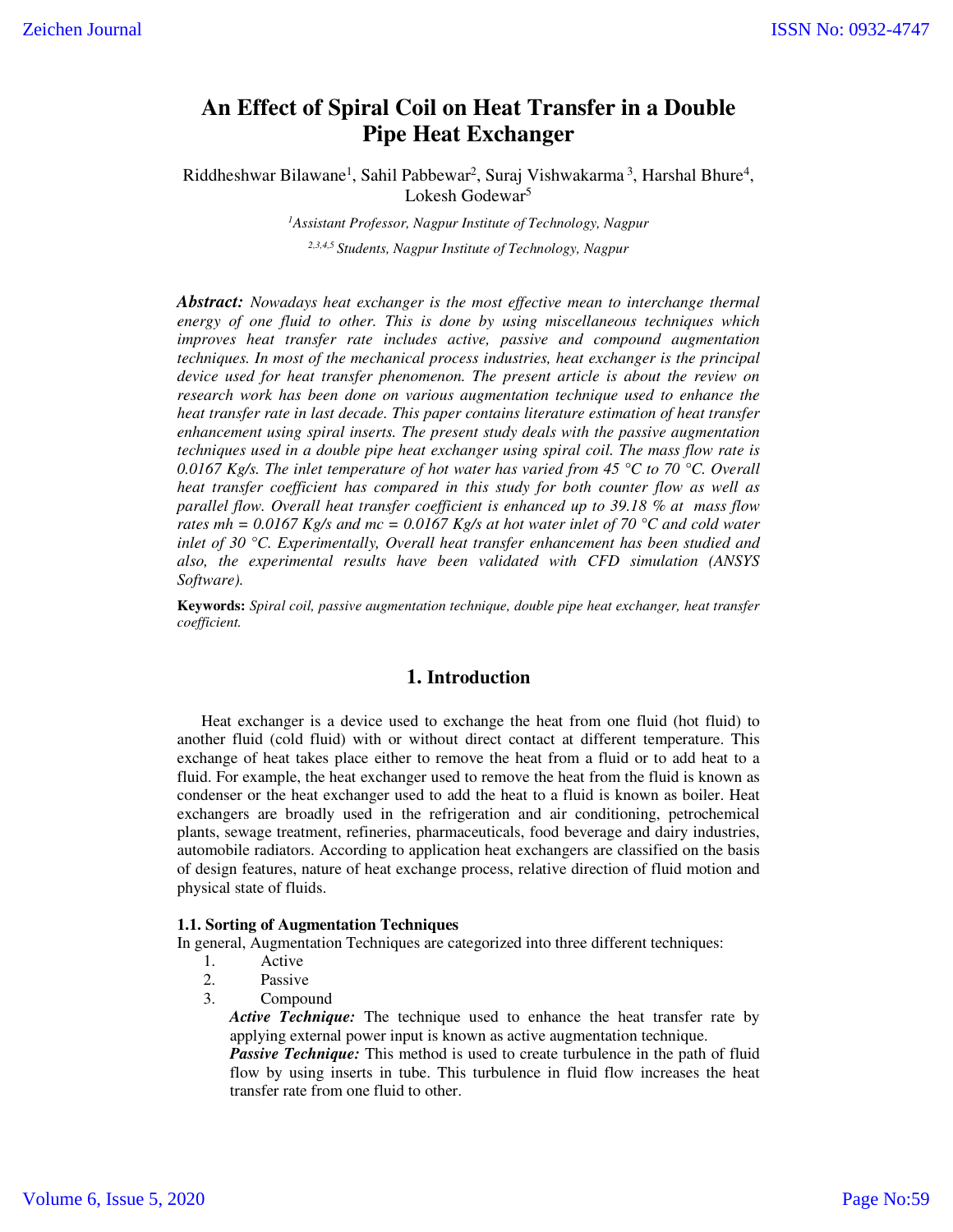*Compound Technique:* In this case, combination of two methods is used to raise the heat transfer rate. The result obtained is greater than using any one technique individually.

#### **2. Literature Review**

 Some experimental investigation has been done on double pipe heat exchanger using spiral coil for the enhancement of the heat transfer. Most of the industrial researchers as well as academic researchers contributed in this field, the review of the research work carried out in this area are as follows:

 E.I. Jassim [1], did the experimental study on transient natural convection heat transfer from spiral coil in a spiral coil heat exchanger. He had compare the efficiency of spiral coil heat exchanger in horizontal as well as in vertical position of spiral coil in which he found that spiral coil in vertical position had shown more effectual than horizontal position in terms of transferring heat. He also found that by increasing number of loops of spiral coil per unit length could improve the heat transfer rate.

 Jay J. Bhavsar , V K. Matawala , S. Dixit [2] , they did the experimental analysis on spiral tube heat exchanger over the shell and tube heat exchanger. They concluded that with the use of spiral tube by varying mass flow rate of working fluid, the temperature of hot fluid decreases at the exit with increasing in mass flow rate of cold fluid. For the performance of the experiment they used hot oil and cold water as a working fluid. A coil is fabricated by bending the 12mm diameter copper tube into spiral coil of four turns. The investigation had done on the mass flow rate of working fluid i.e cold water and hot oil which ranges in the middle of 0.075 and 0.25 kg/s, and between 0.008 and 0.04 kg/s. The temperature of cold water and hot oil at the inlet had between  $29$  and  $37^{\circ}$ C and between 70 and  $56^{\circ}$ C.

 Kartik M. Vyas, Rajdip J. Gohil, Neel S. Patel, Prof. Mitesh B. Lalwani [3] , gives the thermal analysis of tube in tube liquid spiral heat exchanger over shell and tube heat exchanger. A two copper pipes had used in the fabrication of the experimental set up in which  $\frac{1}{2}$ " copper pipe used as a inner tube and 1" copper pipe used as outer tube, both the coil had shaped into spiral form to fabricate the set up of tube in tube heat exchanger. They used water as a working fluid. During the experimental analysis, the result obtained had the effectiveness of 33.80% in case of parallel flow and 40% in counter flow. By using tube in tube heat exchanger, more turbulence had offered to flow and better effectiveness can be obtained.

 N.C kanojiya , V.M Kriplani , P.V Walke [4] , they did the review on heat transfer enhancement in heat exchangers with inserts ,they concluded that if the swirl flow is generated by passive method using perforated twisted tape inserts and nanofluid, the heat transfer rate as well as heat transfer coefficient and friction factor increases while decrease in pressure drop takes place . It was shown that used of inserts in heat exchanger was beneficial for the heat transfer enhancement.

 Nikhil Lokhande, Dr. S. R. Nikam, Dr. K.N. Patil [5] , had comparatively analysis the spiral heat exchanger and gasketed plate type heat exchanger using stainless steel as a material for plate making of plate heat exchanger with thermal conductivity 16.2 W/mK . This investigation concluded that the performance of gasketed plate heat exchanger was better than spiral plate heat exchanger, by using gasketed plate heat exchanger the overall heat transfer coefficient increased by 86.8% over spiral plate heat exchanger. The experimental investigation of plate heat exchanger had done on two different plate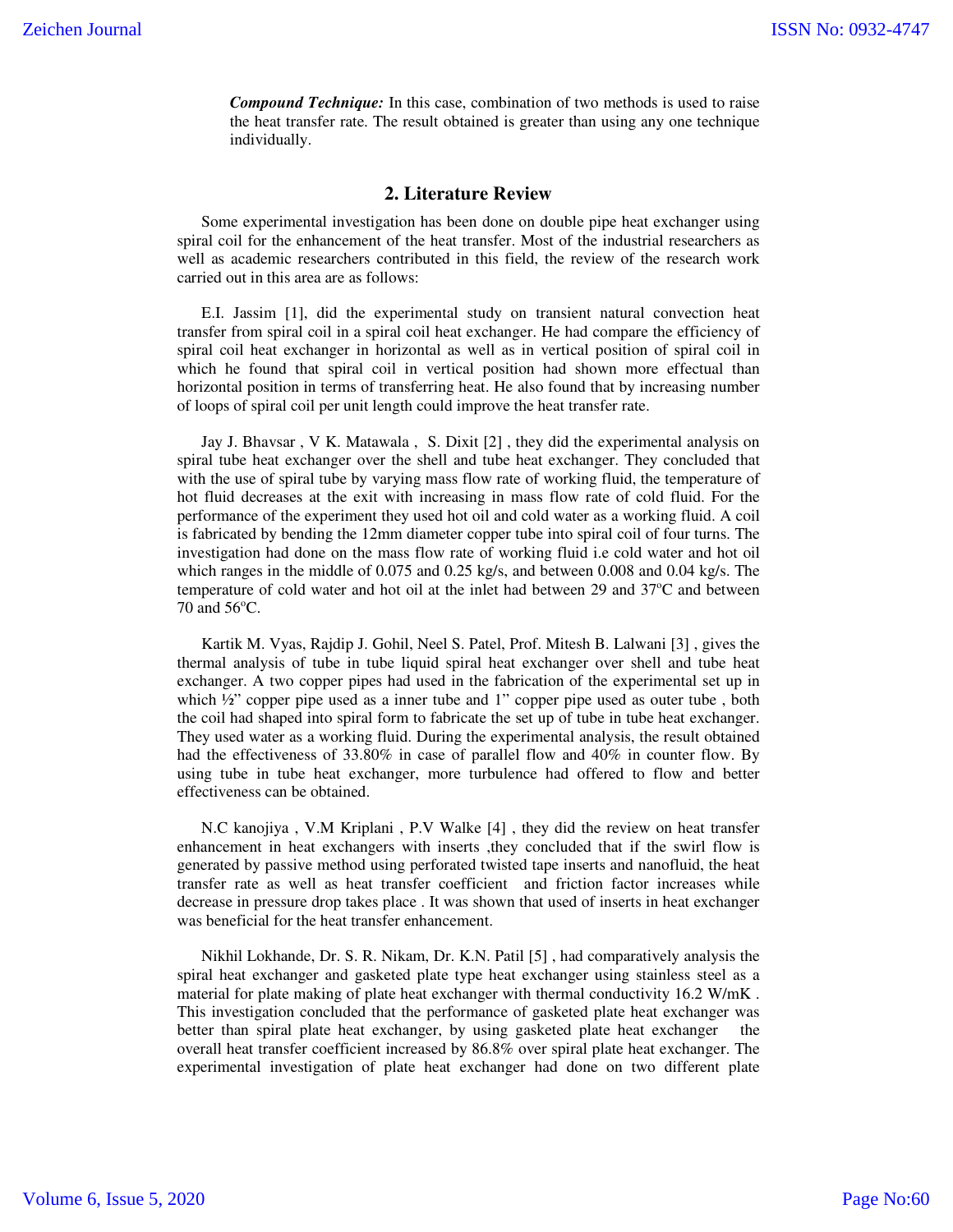chevron angles,  $65^{\circ}$  and  $30^{\circ}$  in which it was found that the overall heat transfer coefficient increased by 26% in case of  $65^{\circ}$  chevron angle as compared to 30<sup>o</sup>.

 Ruchal G. Humbare, Suraj R. Gurav, S. B. Trimbake [6] , had gone through the comparative study between helical coil heat exchanger and straight tube heat exchanger for parallel flow and counter flow. The overall heat transfer coefficient increases with flow rate in case of helical coil heat exchanger and 10 to 20% more than that of straight tube heat exchanger. Effect of curvature ratio and pitch of helical coil had shown as the curvature ratio increases, the heat transfer coefficient also increases while the pitch increases the overall heat transfer coefficient decreases.

## **3. Experimental Set-up**

The purpose of present study is to examine experimentally the performance of double pipe heat exchanger in parallel and counter flow using spiral coil.





**Schematic View of Experimental Set-up Photographic View Of experimental set-up** 

# **3.1. Specifications**

| Sr No.                      | Elements                | Dimension                           |
|-----------------------------|-------------------------|-------------------------------------|
|                             | <b>Outer Plain Tube</b> | OD=50.8 mm, ID= $48.8$ mm, L=700 mm |
| $\mathcal{D}_{\mathcal{L}}$ | Inner Plain Tube        | OD=25.4 mm, ID=23.4 mm, L=800 mm    |
| 2                           | Inner Spiral Coil       | $L=4$ , No. of loops=20             |
|                             | Pitch                   | $35 \text{ mm}$                     |
|                             | Material                | Copper                              |
| 6                           | Thermal conductivity    | 385 W/mk                            |

**Table1: Specification of Experimental Set-up**

### **3.2. Experimental Procedure**

- Experiments have been studied by varying input parameters like mass flow rate of cold water as well as hot water and input temperature of hot water.
- The mass flow rates used in experimentation is 0.0167 kg/sec for both cold and hot water.
- The inlet temperatures of hot water have been varied from 45 $\degree$ C to 70  $\degree$ C i.e. 45 $\degree$ C, 50°C, 60°C, 65°C, and 70 °C.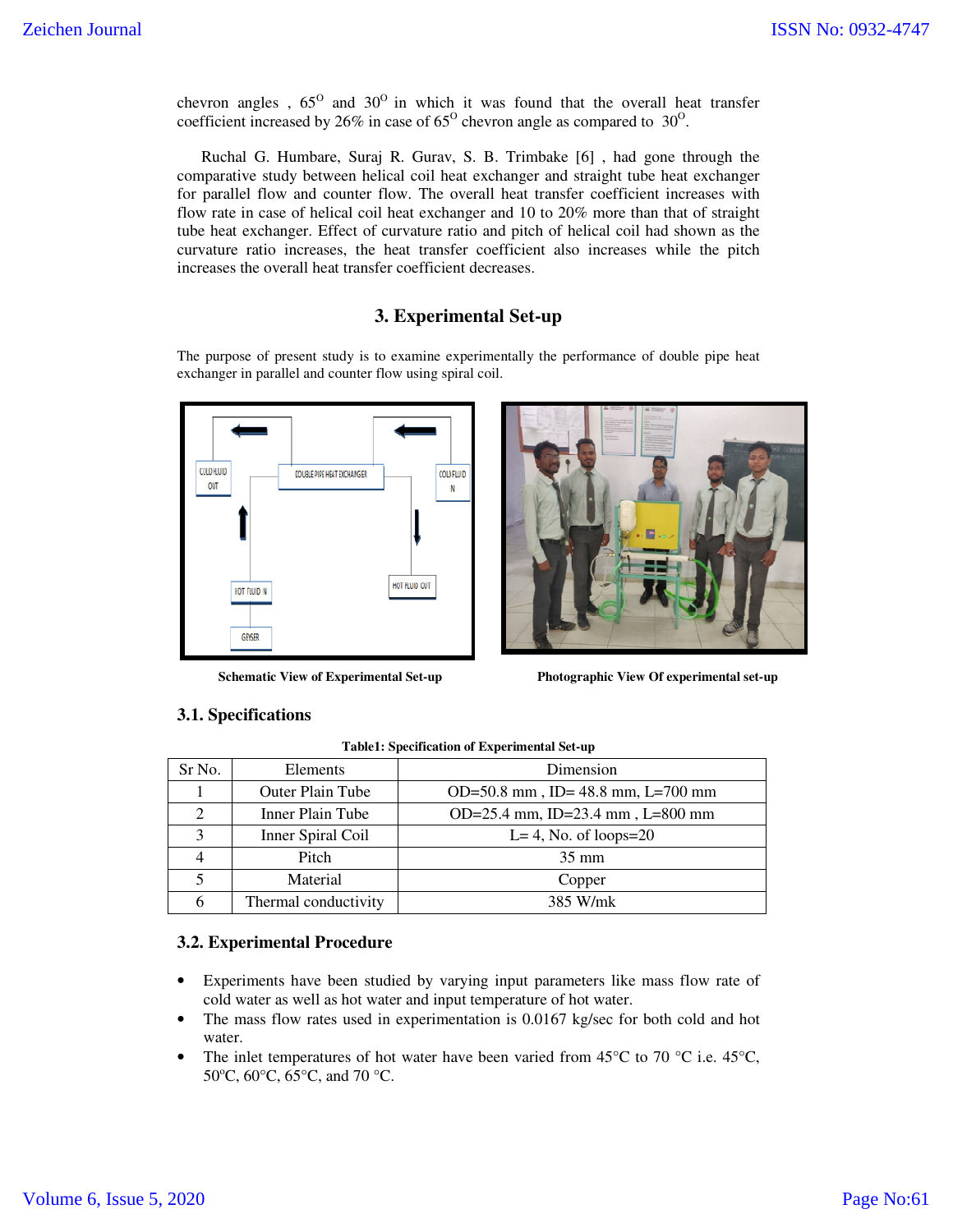- These input temperatures were achieved by controlling power input given to the water geyser. This power is controlled by dimmerstat. Input temperature of  $50^{\circ}$ C.
- Cold water is kept  $27^{\circ}$ C and  $30^{\circ}$ C throughout the experimentation which have been taken directly from tap.
- Results are taken at steady state condition. Above experimental procedure are repeated for with spiral coil and without spiral coil for counter flow as well as parallel flow heat exchanger.

# **4. Results and Discussions**

 Variation of overall heat transfer coefficient under influence of plain tube and spiral coil at various hot water inlet temperature:



**Figure 1: Variation of Variation of overall heat transfer coefficient under influence of various hot water inlet temperatures.** 

 Above figure shows variation of overall heat transfer coefficient for different hot water inlet temperature varied from 45°C and 70°C and mass flow rates for hot water and cold water are  $0.0167$  kg/s with cold water inlet temperature of  $30^{\circ}$ C.

 It has been observed that the increase in hot water inlet temperature , the overall heat transfer coefficient also increase when mass flow rates of hot water and cold water remain same. Hence, the enhancement of overall heat transfer coefficient is 39.18%.

# **5. Conclusion and Future Scope**

#### **5.1. Conclusion:**

The motive of experimentation is to examine the performance of double pipe heat exchanger in parallel flow and counter flow with or without spiral coil at different hot water inlet temperature and cold water inlet temperature kept at  $30^{\circ}$ C with mass flow rate for hot and cold water are 0.0167 kg/s. As per the result obtained from experiment, it can be concluded as: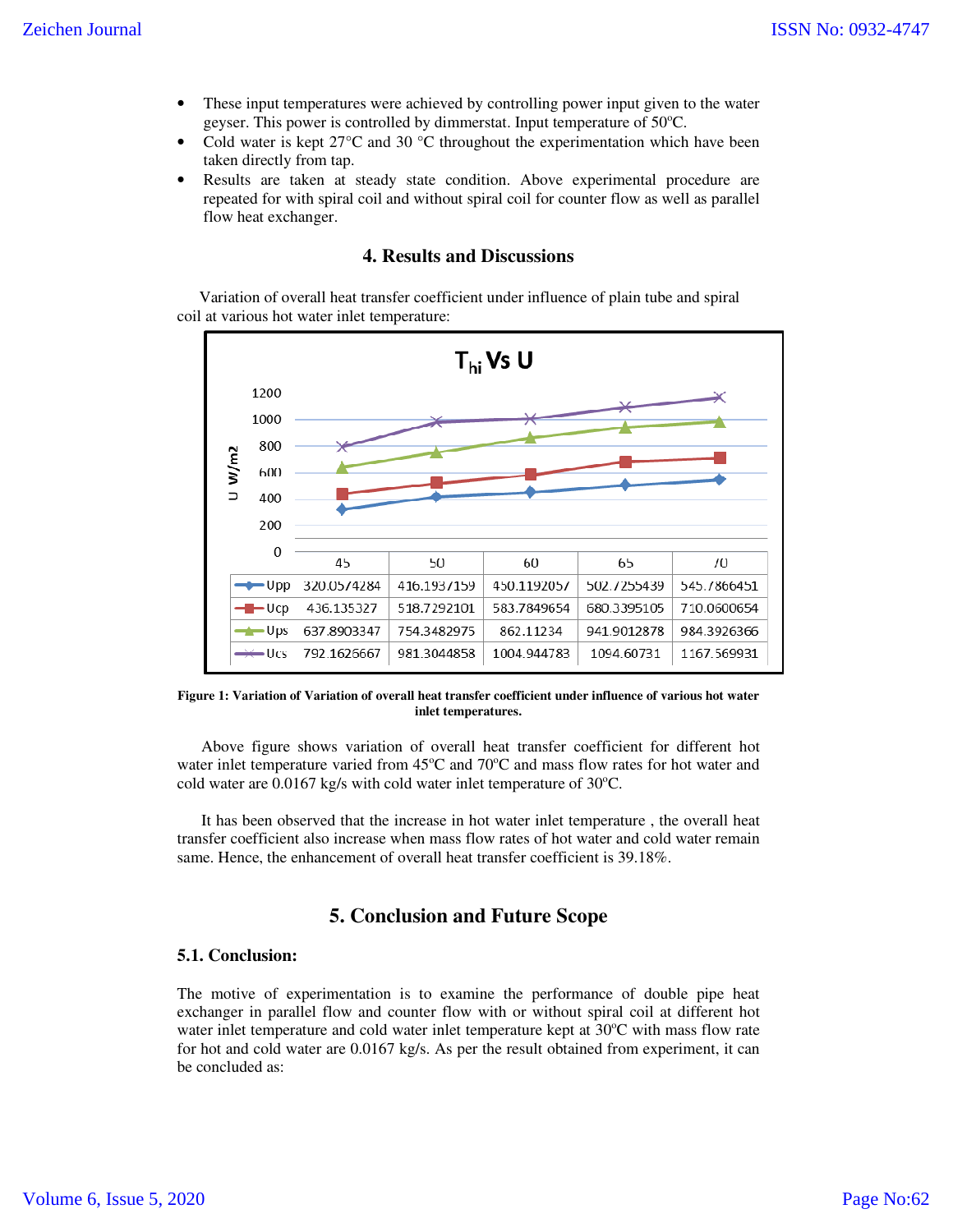- Overall heat transfer coefficient is enhanced up to 39.18% at hot water inlet temperature 70 $^{\circ}$ C and m<sub>c</sub>=0.0167 kg/s, m<sub>h</sub>=0.0167 kg/s and cold water inlet temperature  $30^{\circ}$ C.
- The performance of double pipe heat exchanger is improved by using spiral coil as compared to without coil in parallel and counter flow.

## **5.2. Future Scope:**

The present study needs to be extended further as suggested below.

- The similar experimental data should be generated for different fluids and materials.
- Mathematical models should be developed for heat transfer characteristics and must be compared with the experimental data generated. This mathematical model will be helpful in selecting optimum dimensions for design purpose.
- The experimental set-up can also develop for spiral coil with fins to predict the overall heat transfer coefficient.
- The spiral coil of different shapes such as square, triangular can be used to predict the overall heat transfer coefficient.

# **Acknowledgments**

 We would like to express our sincere thanks to **Prof. Riddheshwar R. Bilawane**, Assistant Professor of Department of Mechanical Engineering, Nagpur Institute of Technology, Nagpur for his guidance and support during the project.

 We would like to extend our gratitude to **Dr. Nitin K. Mandavgade**, Head of Mechanical Engineering Department, Nagpur Institute of Technology, Nagpur for providing the facility required at Heat Transfer Lab and Workshop to complete the project.

# **REFERENCES**

 *[1] E.I. Jassim "Spiral Coil Heat Exchanger – Experimental Study". 3rd International Conference on Fluid Flow, Heat and Mass Transfer (FFHMT'16), Ottawa, Canada – May 2 – 3, 2016.* 

*[2] Jay J. Bhavsar, V K. Matawala, S. Dixit "Design And Experimental Analysis Of Spiral Tube Heat Exchanger". International Journal Of Mechanical And Production Engineering,( (IJMPE) ISSN: 2320-2092, Volume-1, Issue-1, July-2013.* 

*[3] Kartik M. Vyas1, Rajdip J. Gohil2, Neel S. Patel3, Prof. Mitesh B. Lalwani4 "Thermal Analysis of Tube in Tube Liquid –Liquid Spiral Heat Exchanger". International Research Journal of Engineering and Technology (IRJET), e-ISSN: 2395- 0056 p-ISSN: 2395-0072 Volume: 05 Issue: 05 | May-2018.* 

*[4] N.C. Kanojiya , V.M. Kriplani , P.V. Walke " Heat Transfer Enhancement in Heat Exchangers With Inserts ".International Journal of Engineering Research & Technology (IJERT) ISSN:2278-0181, Vol. 3 Issue 10 ,October-2014.*